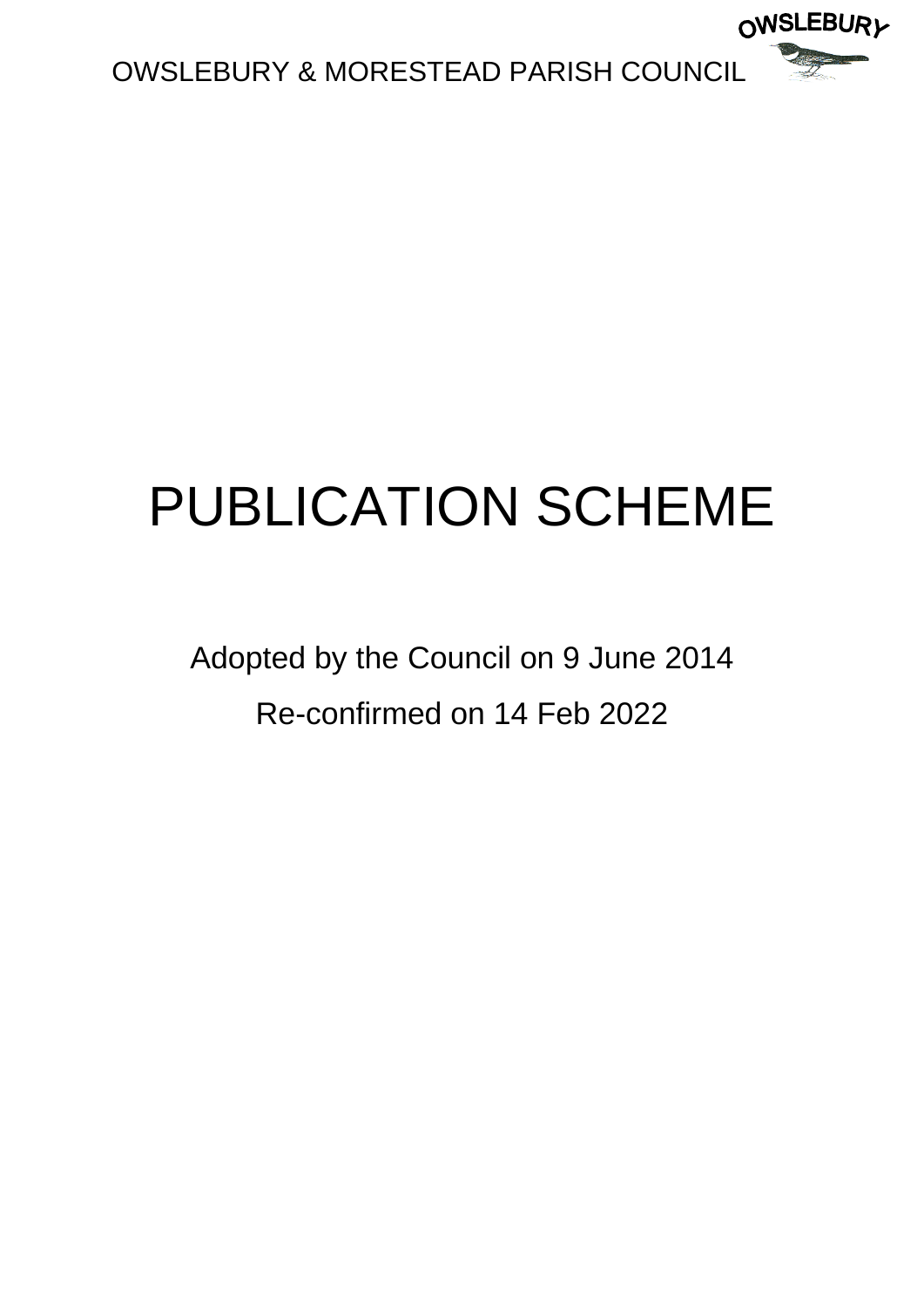

∩WSLEBUR*v* 

### **Freedom of Information Act**

The Council's policy is based upon the model publication scheme prepared and approved by the Information Commissioner.

The publication scheme commits the Council to make information available to the public as part of its normal business activities. The information covered is included in the classes of information mentioned below, where this information is held by the authority.

The policy commits the Council:

- To proactively publish or otherwise make available as a matter of routine, information, including environmental information, which is held by the Council and falls within the classifications below.
- To specify the information which is held by the Council and falls within the classifications below.
- To proactively publish or otherwise make available as a matter of routine, information in line with the statements contained within this policy.
- To produce and publish the methods by which the specific information is made routinely available so that it can be easily identified and accessed by members of the public.
- To review and update on a regular basis the information the Council makes available under this policy.
- To produce a schedule of any fees charged for access to information which is made proactively available.
- To make this publication scheme available to the public.

### **Classes of information**

*Who we are and what we do:* Organisational information, locations and contacts, constitutional and legal governance.

*What we spend and how we spend it:* Financial information relating to projected and actual income and expenditure, tendering, procurement and contracts.

*What our priorities are and how we are doing:* Strategy and performance information, plans, assessments, inspections and reviews.

*How we make decisions*: Policy proposals and decisions. Decision making processes, internal criteria and procedures, consultations.

*Our policies and procedures:* Current written protocols for delivering our functions and responsibilities.

*Lists and registers*: Information held in registers required by law and other lists and registers relating to the functions of the authority.

*The services we offer:* Advice and guidance, booklets and leaflets, transactions and media releases. A description of the services offered.

The classes of information will not generally include: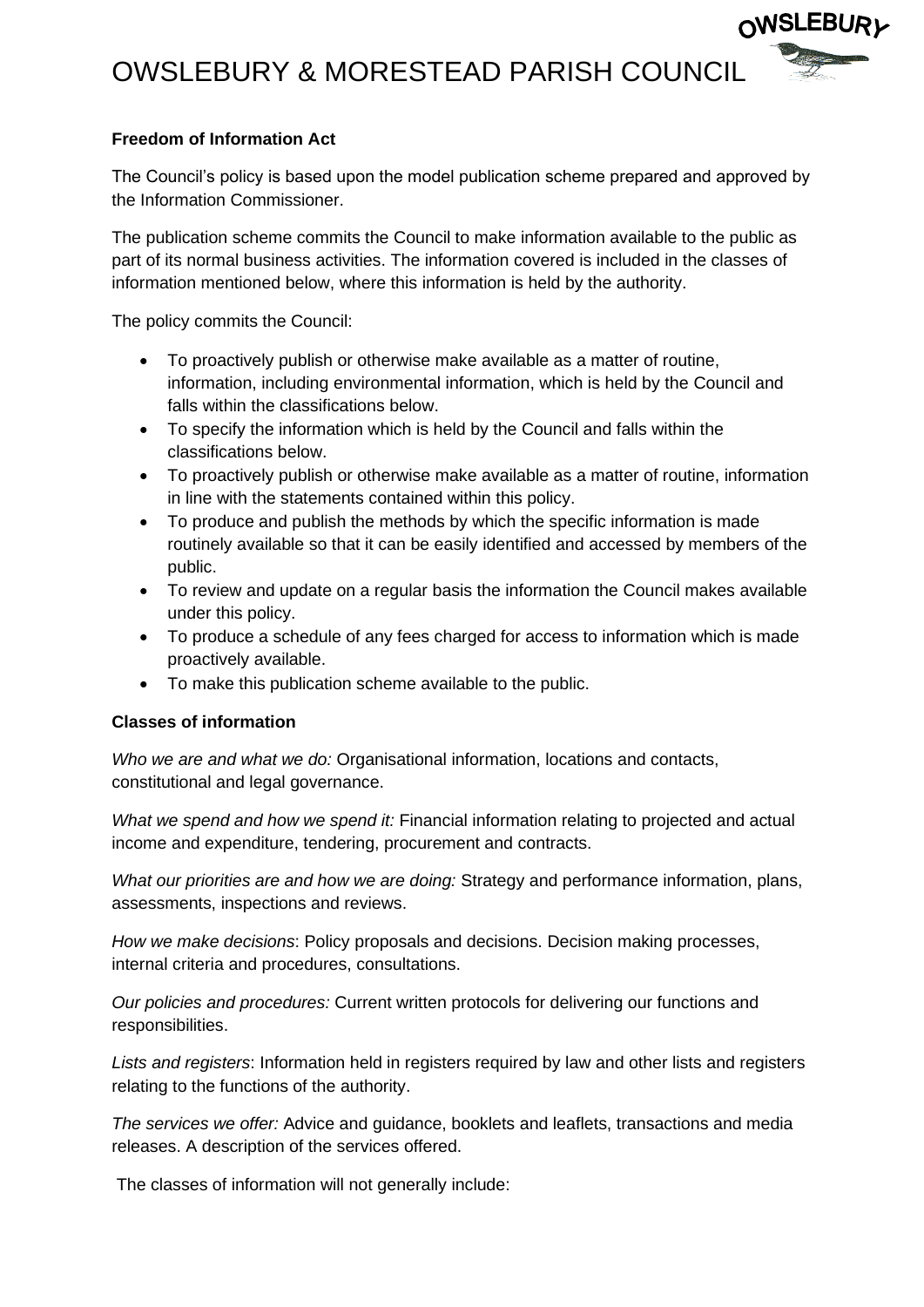• Information the disclosure of which is prevented by law, or exempt under the Freedom of Information Act, or is otherwise properly considered to be protected from disclosure.

∩WSLEBUR*v* 

- Information in draft form.
- Information that is no longer readily available as it is contained in files that have been placed in archive storage, or is difficult to access for similar reasons.

#### **The method by which information published under this policy will be made available**.

The Council will indicate clearly to the public what information is covered by this policy and how it can be obtained.

#### **Charges which may be made for information published under this policy.**

The purpose of this policy is to make the maximum amount of information readily available at minimum inconvenience and cost to the public. Charges made by the Council for routinely published material will be justified and transparent and kept to a minimum.

#### **Charges may be made for information published under this policy**

Charges may be made for actual disbursements incurred such as:

- photocopying
- postage and packaging

If a charge is to be made, confirmation of the payment due will be given before the information is provided. Payment may be requested prior to provision of the information.

#### **Written requests**

Information held by the Council that is not published under this scheme can be requested in writing, when its provision will be considered in accordance with the provisions of the Freedom of Information Act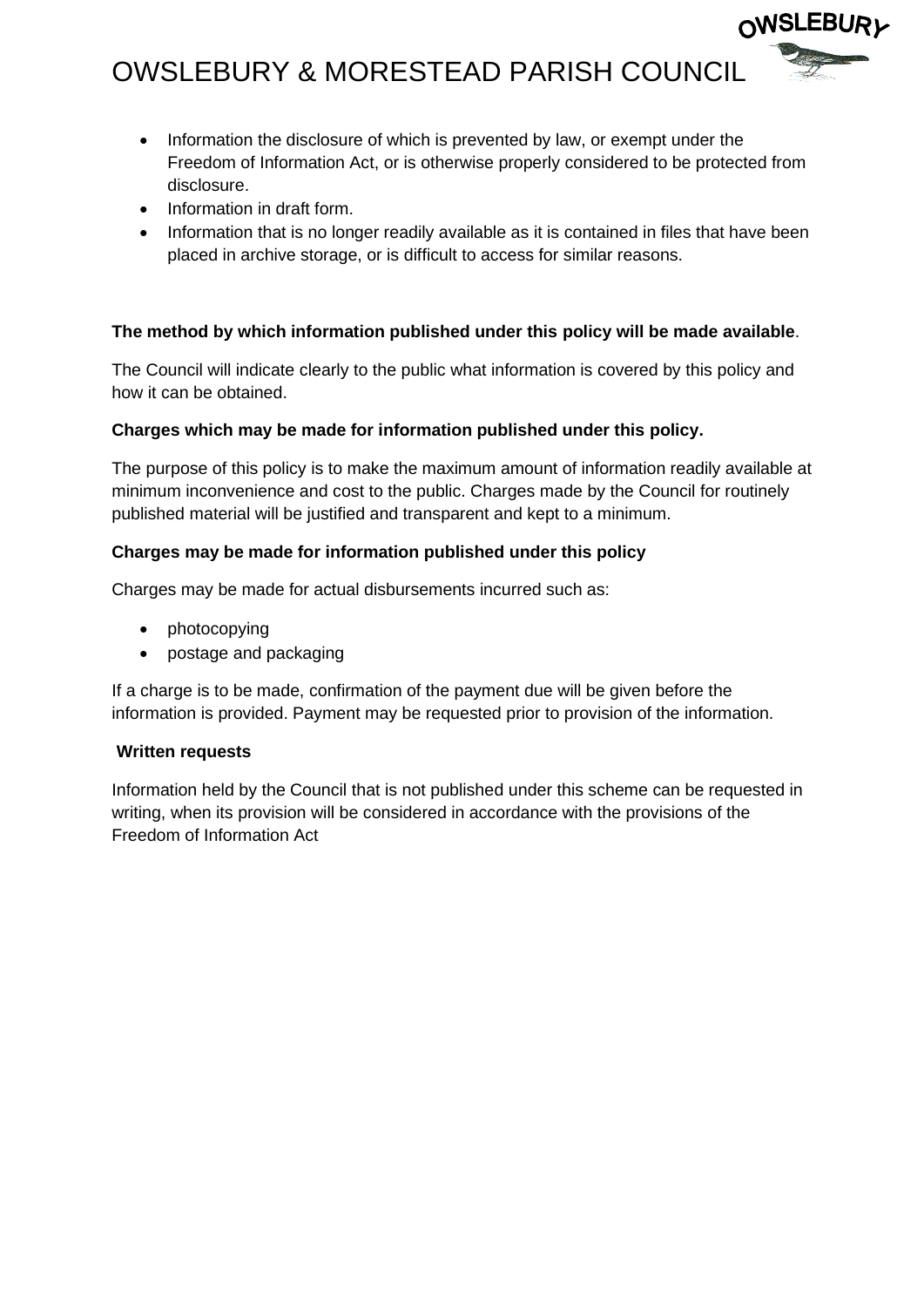#### **Information available from Owslebury Parish Council under the model publication scheme**

OWSLEBURY

| <b>Information to be published</b>                                                                                             | How the information can be<br>obtained                           | <b>Cost</b>     |
|--------------------------------------------------------------------------------------------------------------------------------|------------------------------------------------------------------|-----------------|
|                                                                                                                                |                                                                  | Per<br>sheet    |
| Class1 - Who we are and what we do                                                                                             | Website/hard copy                                                | 10 <sub>p</sub> |
| (Organisational information, contacts)                                                                                         |                                                                  |                 |
| This will be current information only                                                                                          |                                                                  |                 |
| N.B. Councils should already be publishing as much information as<br>possible about how they can be contacted.                 |                                                                  |                 |
| Who's who on the Council                                                                                                       | Website/electronic/hard copy                                     | 10 <sub>p</sub> |
| Contact details for staff and Council members (named contacts where<br>possible with telephone number and email address)       | Website/electronic/hard copy                                     | 10 <sub>p</sub> |
| Class 2 - What we spend and how we spend it                                                                                    | Website/electronic/hard                                          | 10 <sub>p</sub> |
| (Financial information relating to projected and actual income and<br>expenditure, procurement, contracts and financial audit) | copy/minutes                                                     |                 |
| Current and previous financial year as a minimum                                                                               |                                                                  |                 |
| Annual return form and report by auditor                                                                                       | Website/electronic/hard<br>copy/noticeboard                      | 10 <sub>p</sub> |
| <b>Finalised budget</b>                                                                                                        | Electronic/hard copy/minutes                                     | 10 <sub>p</sub> |
| Precept                                                                                                                        | Electronic/hard copy/minutes/AGAR                                | 10 <sub>p</sub> |
| <b>Financial Regulations and Standing Orders</b>                                                                               | Website/electronic/hard copy                                     | 10 <sub>p</sub> |
| Grants given and received                                                                                                      | Website/electronic/hard<br>copy/minutes and year-end<br>accounts | 10 <sub>p</sub> |
| List of current contracts awarded and value of contract                                                                        | Electronic/hard copy/minutes                                     | 10 <sub>p</sub> |
| Members' expenses                                                                                                              | Website/electronic/hard<br>copy/minutes                          | 10 <sub>p</sub> |
| Class 3 - What our priorities are and how we are doing                                                                         | Hard copy/minutes                                                | 10 <sub>p</sub> |
| (Audits, inspections and reviews)                                                                                              |                                                                  |                 |
|                                                                                                                                |                                                                  |                 |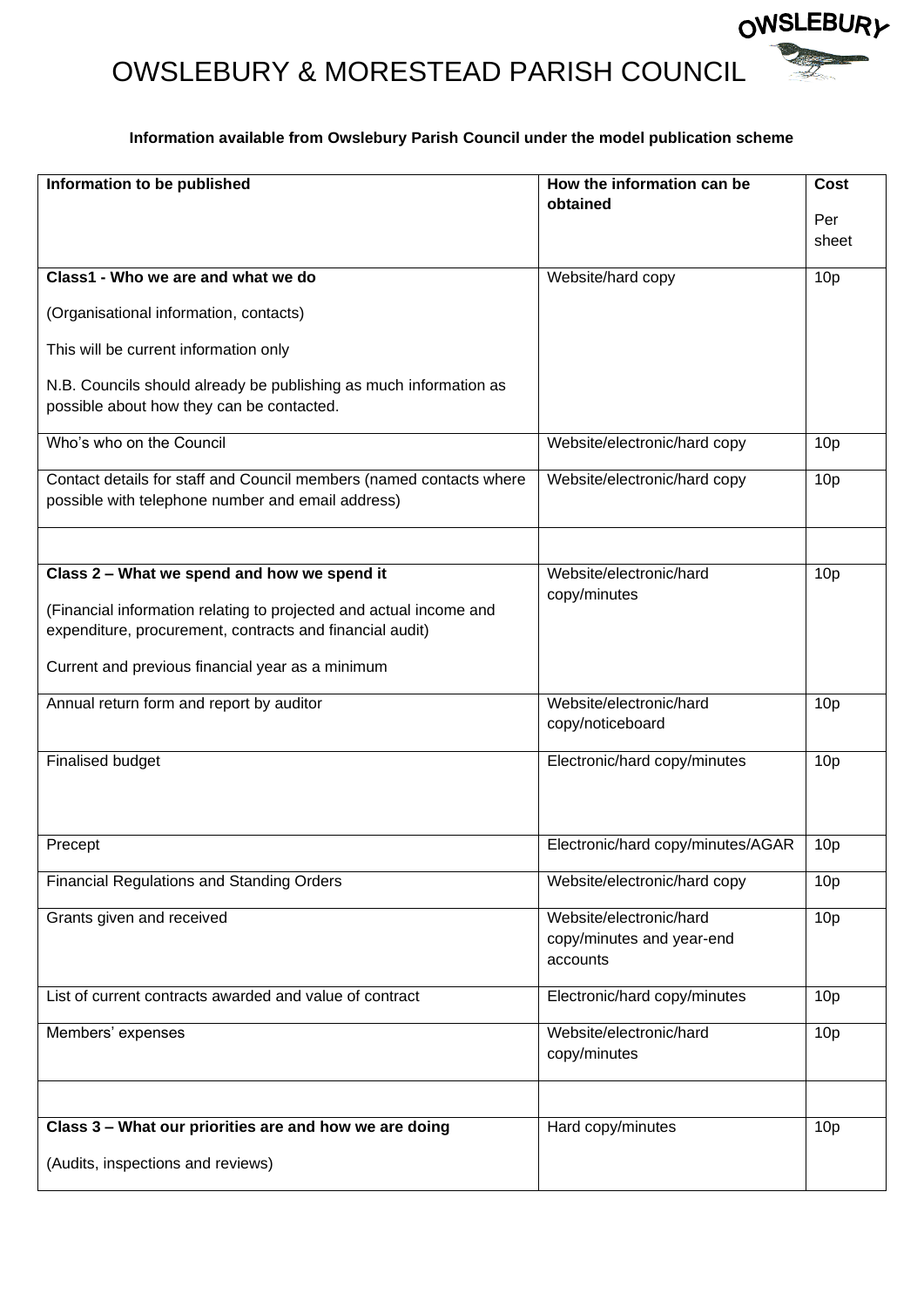**OWSLEBURY** 

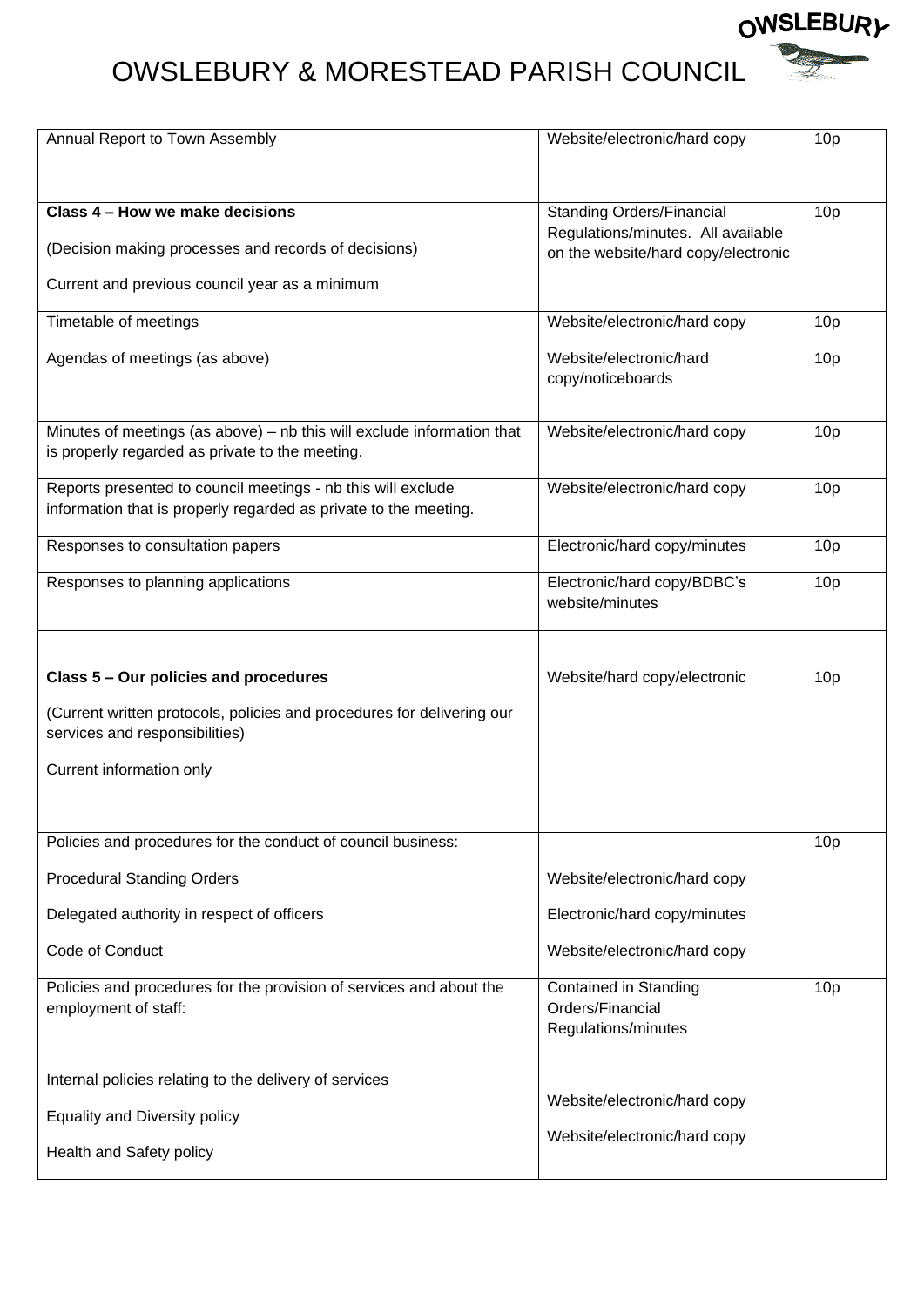**OWSLEBURY**